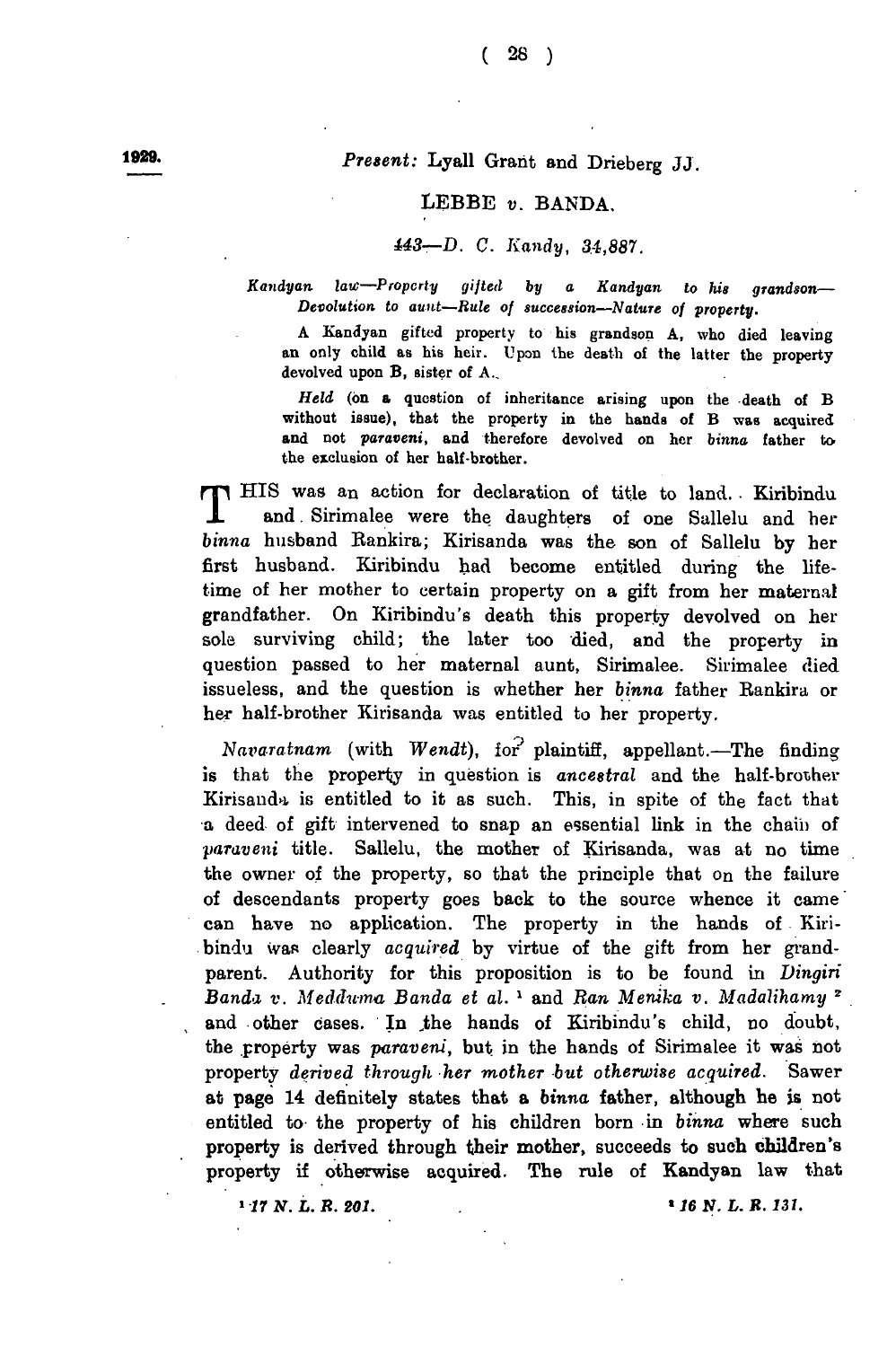property reverts to the source whence it came is merely an exception to the natural and general principle of succession, and must therefore be strictly applied. Thus on principle and authority the right of the *binna* father to succeed must prevail.

## March 23, 1929. LYALL GRANT J.-

This appeal from the District Court of Kandy raises a question whether certain lands are to be considered *paraveni* lands.

The land originally belonged to the maternal ancestors of the person whose inheritance, is now in dispute. They by a deed of August 31, 1898, donated them to two grandchildren, born of their binna married daughter, in equal shares.

We are concerned with the devolution of one of these shares. The grandchild Kiri Bindu, daughter of Sallelu, died leaving a child, also called Sallelu, who inherited this share. This child died and her share passed to her aunt Sirimalee. Sirimalee has now died and the share is claimed on the one hand by her father, the appellant, and on the other by her uterine half-brother, the respondent. Sallelu, the mother of Sirimalee, predeceased her.

It is agreed that the question to be decided is whether in the hands of Sirimalee the land was ancestral (*paraveni*) or acquired.

The learned District Judge says that this property is the- ancestral property of Sirimalee and her mother Sallelu. But it is important to observe that the land never was the property of Sallelu, the mother. Accordingly the passage in *Sawer* to which the learned District Judge refers does not support the contention that the father cannot succeed to the property.

The learned District Judge thinks that as the property originally came from the parents of the deceased's mother, it had *paraveni* character in the hands of the deceased and that the mere accident that it did not come by descent through the mother cannot divest it of this character.

On this question the case of *Dingiri Barida v. Maduma Banda* 1 is directly in point. There Ukkurala and Mutumenika had a daughter, Kirimenika, who was married in *binna* to plaintiff. After the daughter's death Ukkurala and Mutumenika gifted the land to a grandson Tikiri Banda, who died leaving a son Ran Banda, who also died. After Ran Banda's death, Mutumenika—Ukkurala having died—purported to gift the land to her brothers. It was held that in the hands of Tikiri Banda the property was acquired and not *paraveni*, and that on Ran Banda's death it devolved on his grandfather, the plaintiff, and did not revert to Mutumenika. De Sampayo J. there distinguished the case of *Ranhamy v. Pinghamy.*

**>** *17 N. L. R. 201. \* 1 S . C . C.* **J.**

*Lebbe* **t>.** *Banda* 1929.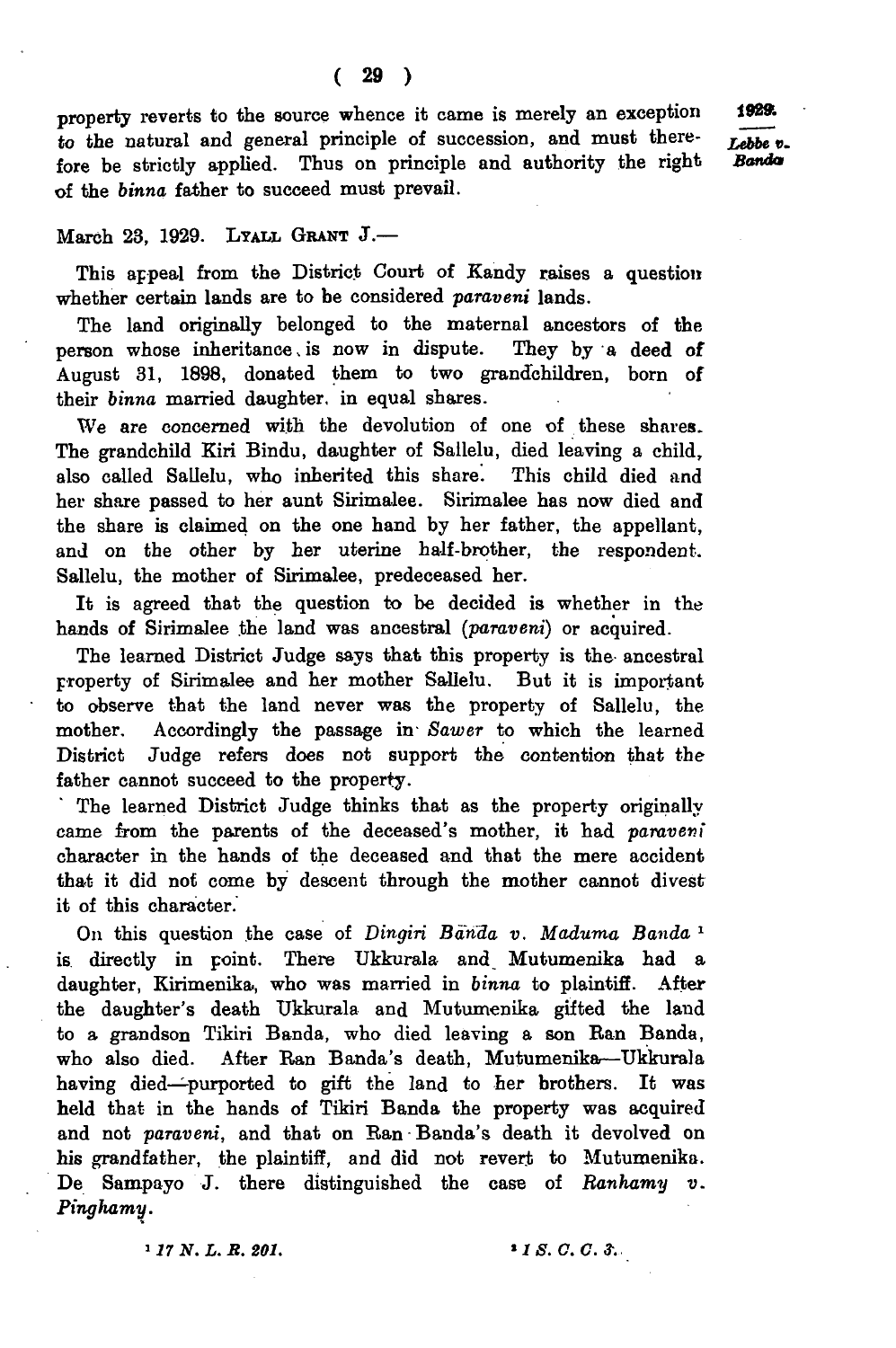Lyali. Grant J.

*Lebbe v. Banda*

1929. In *Ukkuwa v. Banduwa* 1 it was again held that property gifted to a person .even by an ancestor is acquired and not *paraveni* property.

> This rule seems in accordance with the principle laid down by Sawer. The present case is even stronger as the property does not come through the mother Sallelu, who never had any interest.

> The document D 2 to which the learned District Judge refers as showing that Rankira, the widower of Sallelu, acknowledged respondent's title clearly refers to lands which belonged to his deceased wife and cannot therefore apply to the land in dispute.

> The appeal is allowed, and judgment will be entered for the plaintiff with costs. The plaintiff will also have the costs of this appeal.

DRIEBERG J.-

The question in this appeal is as to the succession to the intestate estate of Sirimalie, who died unmarried and without issue, possessed of an undivided half share of two lands.

The entire lands were owned by Hadaya Horanakaraya, who had a daughter, Sallelu, whom I shall refer to as the elder. Sallelu the elder had by her first husband Pinna one child, Kiri Banda, the defendant-respondent. By her second husband Bankira, to whom she was married in *binna,* she had two children, Kiri Bindu and Sirimalie.

By a deed of August 31, 1898 (P 1), Hadaya Horanakaraya gifted these two lands to his grandchildren, Kiri Sanda, the respondent, and Kiri Bindu. Kiri Bindu, who was entitled to a half share under this deed of gift, died leaving an only child, Sallelu, whom I shall refer to as the younger, who succeeded to this half share by inheritance. Sallelu the younger died intestate and without issue, and it is common ground that her half share passed by inheritance to her aunt Sirimalie, the succession to whose estate is now disputed.

The rival claimants are the appellant and the respondent. The appellant holds a transfer of March 24, 1926 (P 2 A), from Bankira and contends that Bankira, the *binna* husband of Sallelu the elder, succeeded to what he says is the acquired property of his child Sirimalie.

For the respondent Kiri Sanda it is contended that as uterine half brother of Sirimalie he must be preferred to her *binna* married father.

If the half share of these lands is to be regarded as the acquired property of Sirimalie and not as her *paraveni* property it is clear that her father, her surviving parent, would have succeeded to the

1 *19 N. L. B. 63.*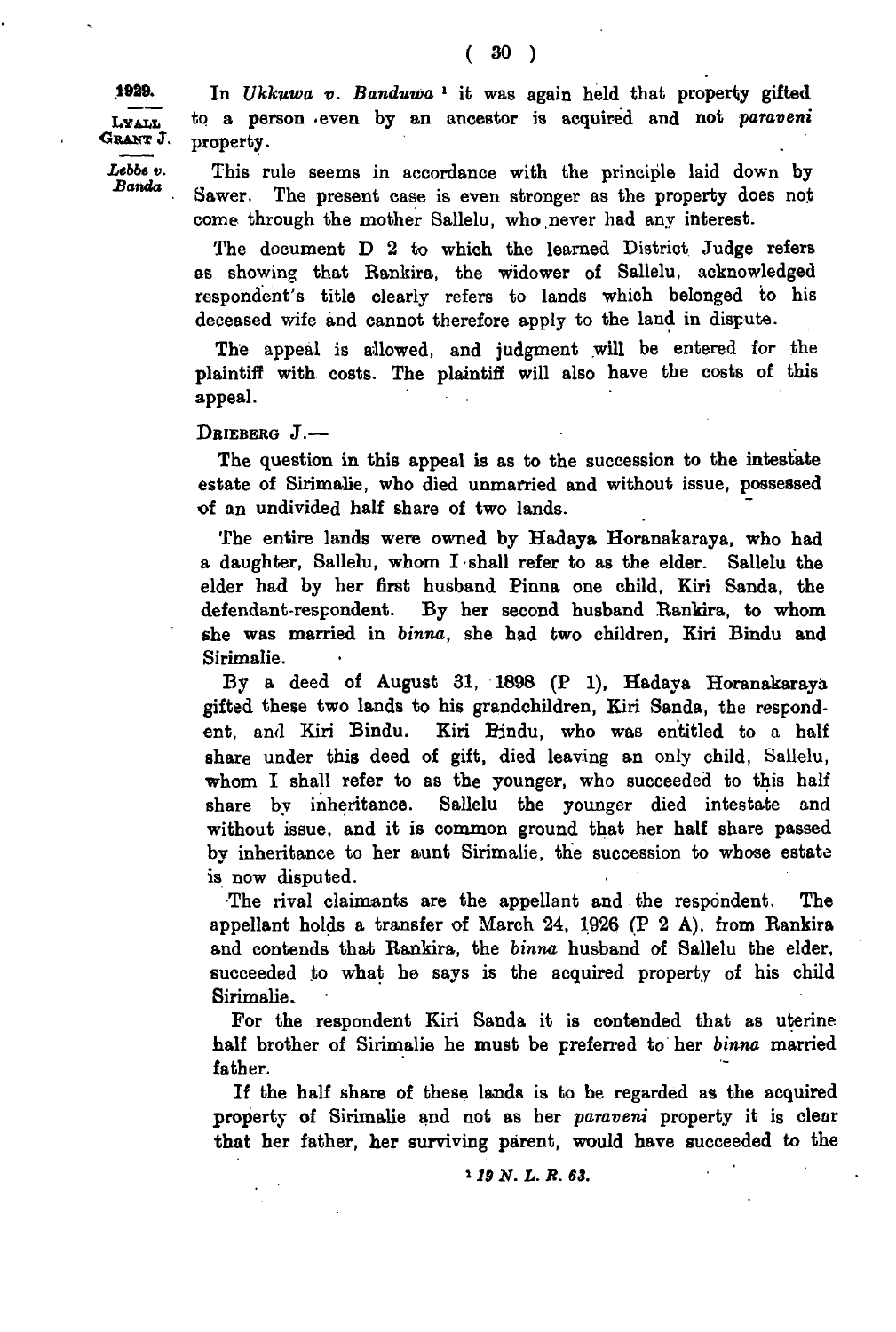inheritance and not the respondent. Express authority for this 1929. will be found in the case of *Ukkuhamy v. Bala Ettana*,<sup>1</sup> where the DRIEBEBG J. claim of the mother, the father being dead, to the acquired property  $\overrightarrow{Lebbe v}$ . of her child was upheld against that of the child's full brothers and *Banda* sisters.

Further, direct authority will be found in the case of *Ranhoti v.. Bilinda*,2 where the conflict between Sawer and Armour on this point is considered. The only exception to this rule which has been recognized by our Courts is where the property is acquired by a child by gift from a *birma* married mother. In such a case, though it has the quality of acquired property, if the child died intestate or without issue it will pass to the maternal grandmother, the mother being dead, in preference to the *binna* married father *(Ran Menika v. Mudalihamy* 3).

There only remains for consideration therefore the question whether these lands were the acquired or the *paraveni* property of Sirimalie. There is no express authority, so far as I am aware, whether land inherited from a collateral or a descendant is acquired or *paraveni* property, but our Courts have in questions of inheritance always regarded *paraveni* property as meaning ancestral property which has descended by inheritance, property derived by any other source of title or by any other means being regarded as acquired property. Authority for this will be found in the case of *Dingiri Banda v. Maduma Banda*,<sup>4</sup> in which the earlier cases are referred to, and also in the case of *Ran Menika v. Mudalihamy (»upra).*

The learned District Judge based his judgment on the principle of inheritance in Kandyan law of property reverting to the source from which it was derived, and he regarded the property as the ancestral property of Sirimalie and her mother Sallelu the elder, but this principle does not apply to acquired property (de Sampayo J. in *Dingiri Banda v. Meduma Banda (supra)* on page 210). It should also be noted that Sallelu the elder was never the owner of this property.

The judgment in favour of the respondent is also based on the finding that Rankira acknowledged the title of the respondent by the document D 2 of September 20, 1918, in which he agreed not to dispute the title of the respondent to " possession of the lands belonging to my deceased wife Epitahenagedera- Sallelu and which lands were possessed by her children Kiri Bindu and Sirimalie after her death, who also have died."

Rankira was allowed one pela out of the field of two pelas for his use and maintenance. This arrangement cannot, bar the appellant, who claims from Rankira., from asserting title. The surrender by

| $(1908)$ 11 N.L.R. 226.           | $(1913)$ 16 N.L.R.131.  |
|-----------------------------------|-------------------------|
| <sup>2</sup> (1909) 12 N.L.R.111. | $(1914)$ 17 N.L.R. 201. |